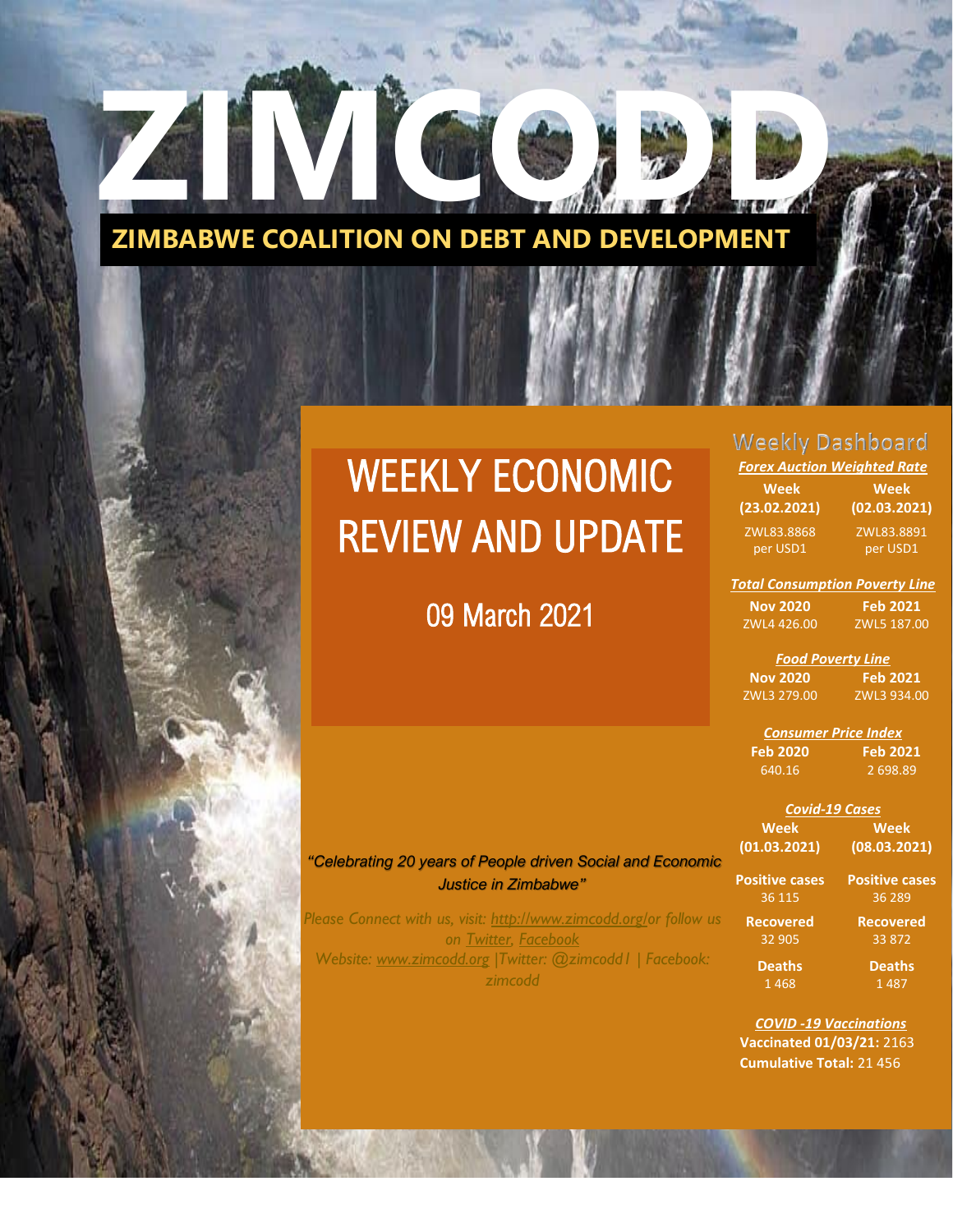## **Contents**

## <span id="page-1-0"></span>Notable Issues This Week

**REFINANCING OF COLLATERISED SOVEREIGN DEBT**

The refinancing of the US\$1.4bn comes at a time the economy is reeling from the effects of unsustainable public debt (Public and Publicly Guaranteed (PPG) which stood at 89% of GDP in 2019) and the monetary authorities seem ill-equipped to manage the same. Debt/loan refinancing entails the contraction of a new debt tranche with Afreximbank to pay off an older, and maturing debt tranche. The strategy is suitable when the term structure of interest rates is such that interest rate on the new loan is lowered thereby reducing the debt servicing costs (periodical debt repayment instalments). Refinancing of loans is also a strategy meant to consolidate loans as well as altering the debt/loan structure as a way of freeing some financial resources. Given Zimbabwe's unsustainable public debt overhang, the refinancing of the US\$1.4bn loan seem an ideal strategy given limited capacity to service debt. However, the refinancing exercise does not exempt Zimbabwe from fully servicing the loan but buys time and seeks better repayment conditions. Considering this, government ought to devise viable means of servicing and extinguishing outstanding debt as a way of not only opening access to new credit lines and lower the total PPG/GDP ratio, but also as a means of re-shaping the country's dented debt servicing profile.

#### **NO WATUNGWA, BANKS ARE MAKING MONEY**

According to Bankers Association of Zimbabwe, the banking sector in Zimbabwe is composed of the Commercial banks, Building Societies, and the Savings Bank. In total there are 19 operating banks as of October 2019. The Banking sector is governed under the Banking Act and falls under the direct supervision of the Reserve Bank of Zimbabwe. The recent synopsis has noted that the sector is making more money, to an extent of exceeding what it did during the peak of the economy in 2014 and making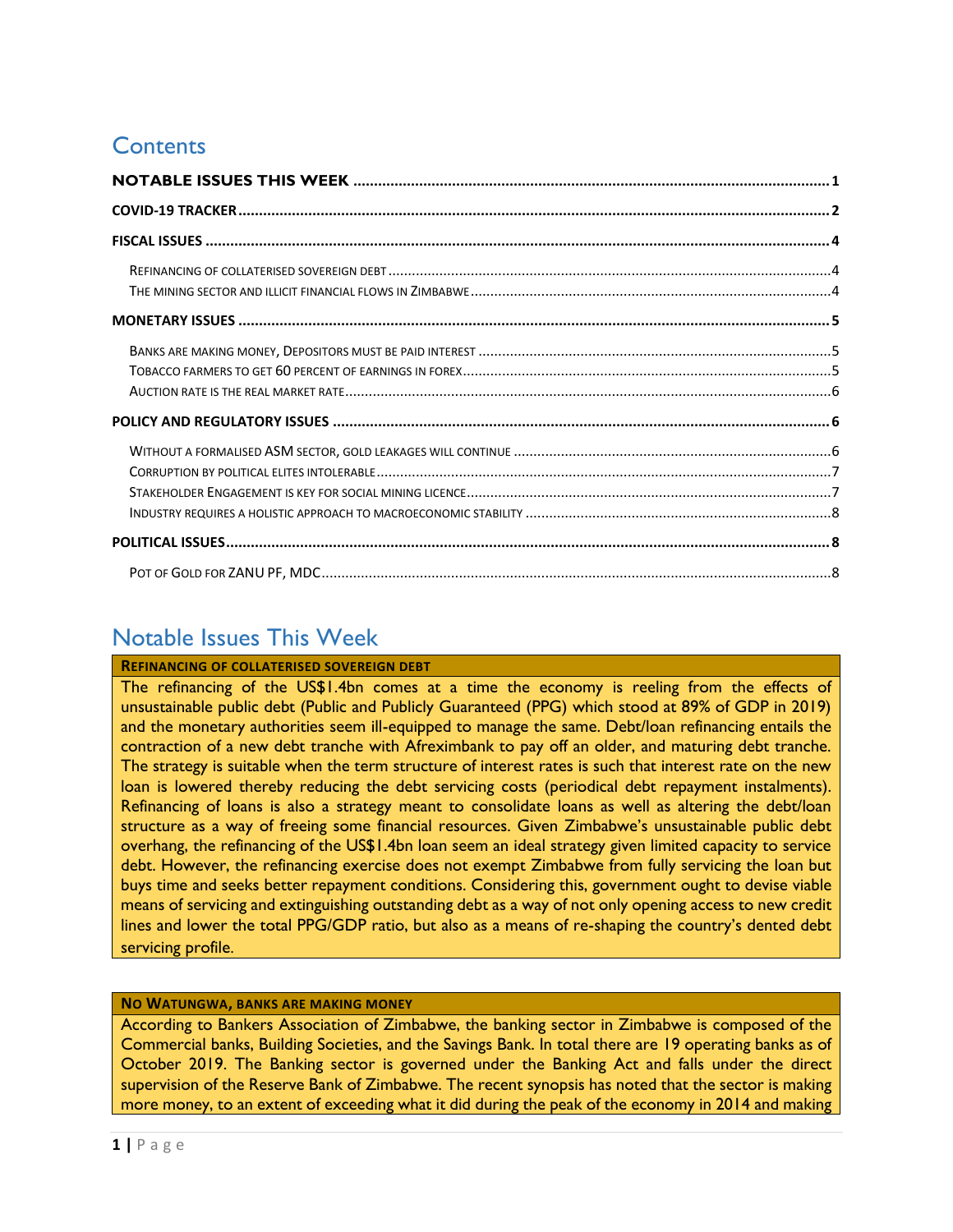returns higher than their regional counterparts. Going back in 2019, Zimbabwean banks performed exceptionally well with return on equity at 33, 02 percent, which was higher than most of the countries in the world. According to the 2021 Monetary Policy Statement (MPS), banks made \$34, 2 billion (US\$414 million at the 2020 year-end official exchange rate of 82) in profits for the full year to December 2020 and has been one of Africa's top performers. Despite such a commendable performance of the sector, the claims by Bankers Association of Zimbabwe president, Ralph Watungwa, indicates that the local banks are not making money. This is in contrary to the recent Monetary Policy Statement.

#### **POT OF GOLD FOR ZANU PF, MDC**

The Political Parties Finance Act seeks to ensure that there is equal access to resources for political participation in the country through according political parties' resources to finance their activities. Ideally, the initiative is welcome in any multi-party democracy where the funding of political parties would save them from bankruptcy and be able to exercise their political rights and freedoms freely. The initiative is good as it allows for campaigning and participation by all political parties in lieu of one political party in government having unfair economic advantage over others. However, a closer inspection of the Political Parties and Finance Act shows an inclination towards the ruling party (ZANU PF) which habitually has more votes and seats in parliament than other political parties.

## <span id="page-2-0"></span>COVID-19 Tracker

Zimbabwe continues to mobilise resources internally and externally to respond to the devastating impacts of COVID-19 advancement of the Zimbabwe COVID-19 Preparedness and Response Strategy. The 2021 budget allocated ZWL7 billion to recruit more health personnel, procure PPEs, testing kits and sundries required in fighting COVID-19. The government has also budgeted ZWL3.5billion to cushion 500 000 vulnerable households whose beneficiaries comprise the informal sector, returning residents and children living in the streets. US\$100 million from the '2020 national budget surplus' has been allocated for the procurement of vaccines.

Pledges honoured, resources received and resources expended.

#### **Overall**

*Total Pledges* = US\$759,395,257; *Honoured Pledges* = \$547,648,071; *Amount Spent* = \$290,301,082

#### **For the week ending 5 March 2021:**

*Total Pledges* = US\$118,359,904; *Honoured Pledges* =US\$7,159,904; *Amount Spent* = US\$7,159,904

#### **Major Concerns**

The State of the Nation Address announced on 1 March, relaxed the lockdown regulations paving way for the opening up of the economy and phased return to school for children. Whilst the majority of Zimbabweans welcomed the relaxation of the national lockdown regulations, there are still concerns with the lack of social protection mechanisms, unclarity over vaccine procurement and distribution.

• This week saw the relaxation of lockdown regulations & the announcement of allowed the re-opening of schools in a phased approach by the cabinet. 600 million was availed for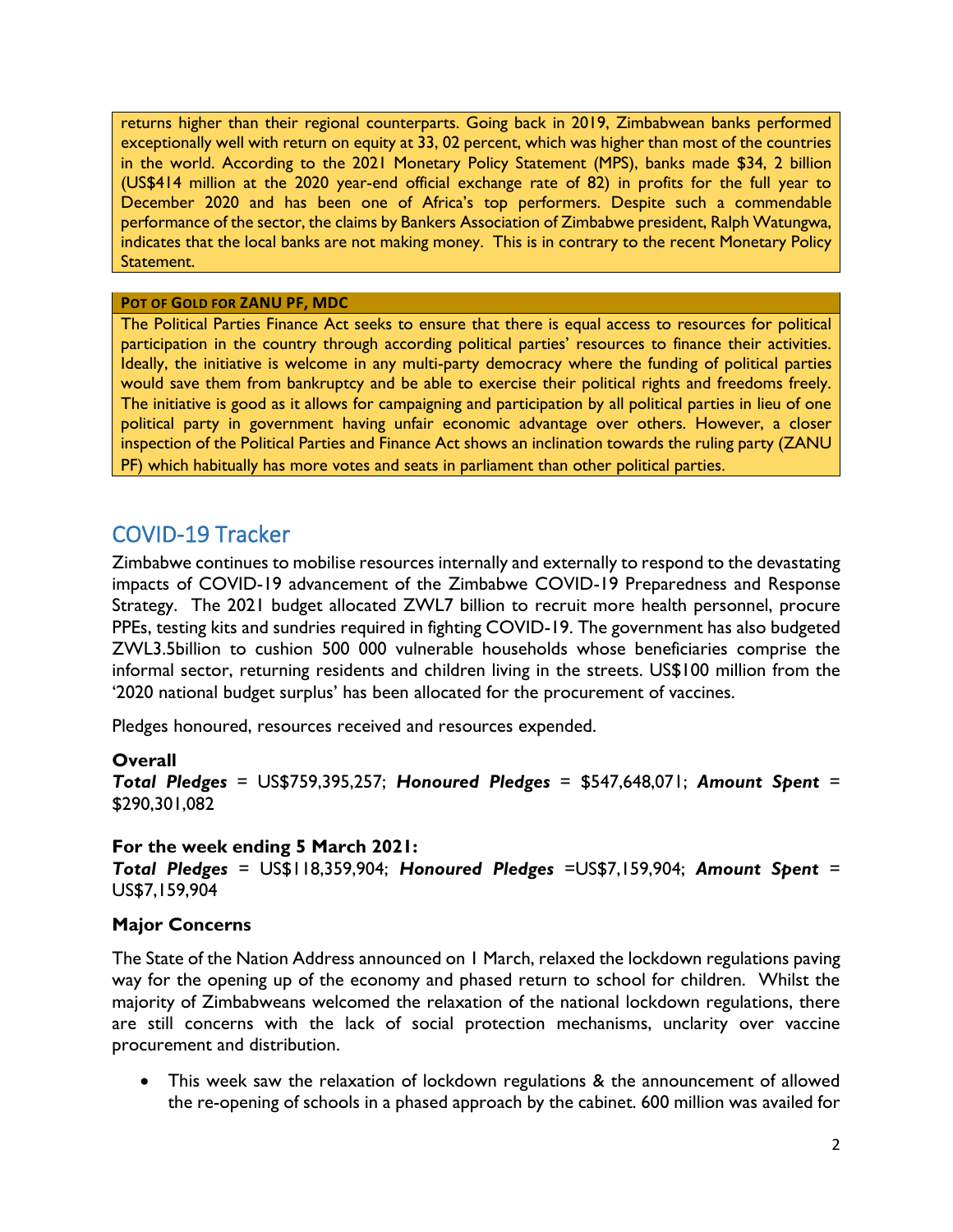the preparation of schools opening. However, many schools have indicated that the resources availed are inadequate to ensure access to PPE and water and sanitation facilities. Schools in marginalised Matebeleland and cyclone hit Manicaland have been adversely affected.

- Concerns over rampant corruption and weak accountability mechanisms enjoins government and all stakeholders to invest in ensuring accountability and transparency to safeguard the 600 million from corruption at the expense of the children.
- Level 4 lockdown measures require informal sector operators to comply with WHO regulations. However, many actors in the Informal economy will struggle to adhere to WHO regulations due to the economic burdens of lockdown periods. An estimated 70% of productive Zimbabweans earn their livelihoods in the informal economy.
- While the government's nationwide vaccination programme continues, it remains unclear as to how much the government has expended towards the purchase of vaccines and the roll out programs. Media reports indicate that the government will avail further 1.2 million doses to be purchased from China yet information about the purchase is not clear.

#### **Recommendations to the Government**

- 1. Governments must develop Schools re-opening plan. While the government prepares for the inevitable reopening of schools, it is worrying that citizens have not been consulted and updated on the state of preparedness, and precautionary measures that are being put in place by government to ensure a safe and timely return of all school-going children to their respective schools. There is need for the government to work with relevant stakeholders in ensuring that necessary measures are put in place before the reopening of schools. It is also important for the government to allocate more resources towards ensuring that the poorest districts and provinces are safe for both the learners and teachers
- 2. It is prudent for the Ministry of Finance and Economic Development to provide regular updates on how much funds have been utilized in the procurement of vaccines and on the rollout program.
- 3. Despite the decline in cases, there is need for long-term plans to ensure that preventive measures including the purchase of PPEs and other essentials necessary to curb the pandemic are consistently availed. Where possible these must be locally produced to benefit local industries. There is also an urgent need for responsible authorities to prioritize the release of the outstanding Auditor General's Report.
- 4. The call for transparency and accountability in public finance management remains. There is need for government to disclose all sources of revenue and ensure that citizens are aware of such developments. If the funds were borrowed from international banks, there is need for debt transparency and ensure that citizens are aware of the debt conditionalities.
- 5. It is imperative for government to create a well- structured opening plan for borders and implement it in order to avert over population at stagnant borders as was the case a few months ago when land borders were open before being closed again.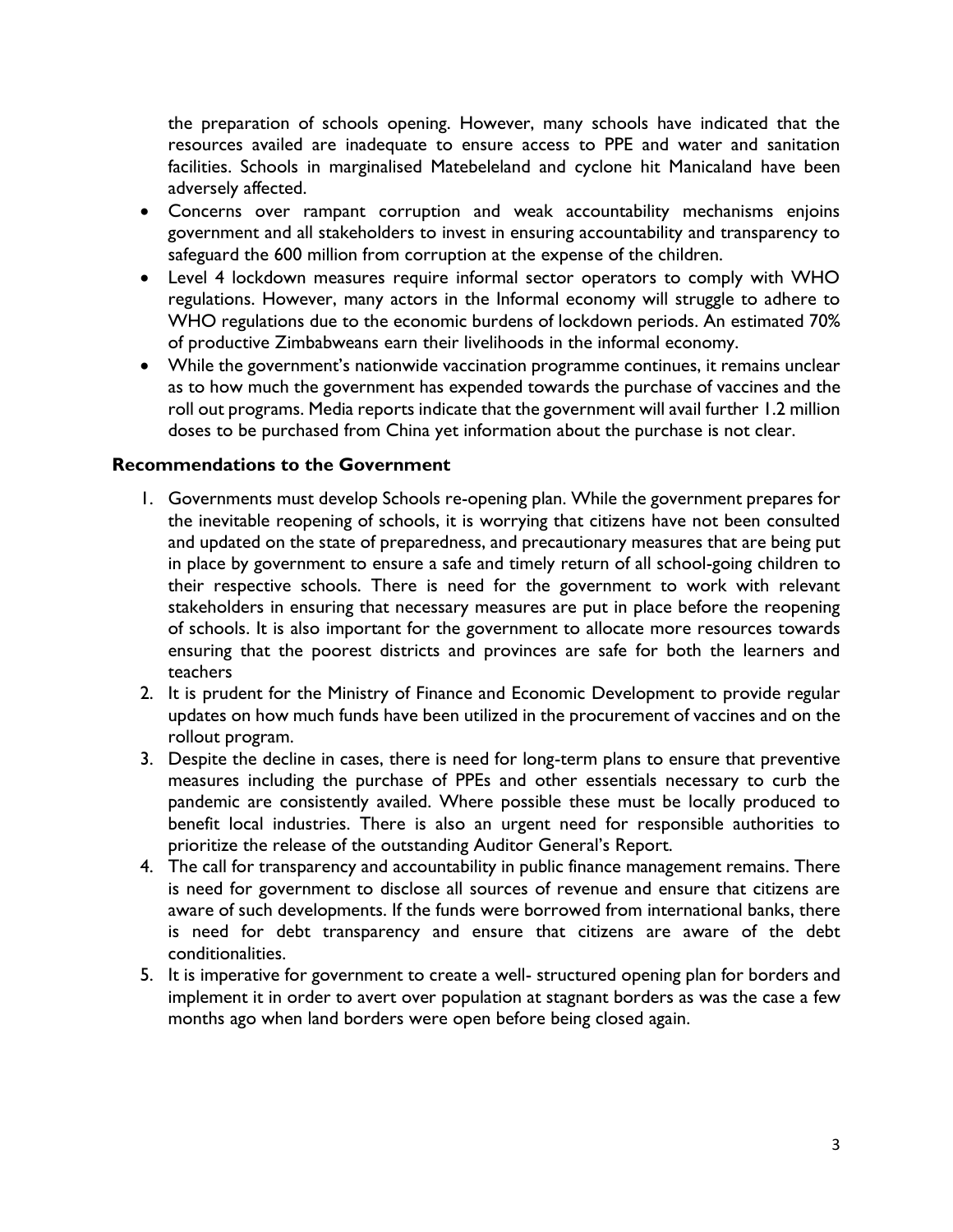### <span id="page-4-0"></span>Fiscal Issues

#### <span id="page-4-1"></span>Refinancing of collaterised sovereign debt

The refinancing of the US\$1.4bn comes at a time the economy is reeling from the effects of unsustainable public debt (Public and Publicly Guaranteed (PPG) which stood at 89% of GDP in 2019) and the monetary authorities seem ill-equipped to manage the same. Debt/loan refinancing entails the contraction of a new debt tranche with Afreximbank to pay off an older, and maturing debt tranche. The strategy is suitable when the term structure of interest rates is such that interest rate on the new loan is lowered thereby reducing the debt servicing costs (periodical debt repayment instalments). Refinancing of loans is also a strategy meant to consolidate loans as well as altering the debt/loan structure as a way of freeing some financial resources. Given Zimbabwe's unsustainable public debt overhang, the refinancing of the US\$1.4bn loan seem an ideal strategy given limited capacity to service debt. However, the refinancing exercise does not exempt Zimbabwe from fully servicing the loan but buys time and seeks better repayment conditions. Considering this, government ought to devise viable means of servicing and extinguishing outstanding debt as a way of not only opening access to new credit lines and lower the total PPG/GDP ratio, but also as a means of re-shaping the country's dented debt servicing profile.

Worryingly, the contraction of sovereign collaterised debt weakens the nexus between public debt, sustainability, and the fiscal position of the economy. Collaterised loans also entice government to overborrow whilst overprotecting the creditor thereby limiting borrowing policy leg room when the need arises. That all Zimbabwe's collaterised loans are with Afreximbank questions the effectiveness of Parliament's oversight role on debt assumption. The deliberate forfeiture of information on collaterised loans imply that there could be more sovereign collaterised loans attached to gold and other valuable minerals. The IMF (2019) notes that Zimbabwe continues to accrue debt without sticking to laid out procedures as per the Public Debt Management Act and the Public Finance Management Act. Observing constitutional provisions on the assumption of public debt and restoring parliament's oversight powers goes a long way in abating excessive debt contraction. Also, limiting self-directed borrowing powers of the executive promotes prudency in debt acquisition.

#### <span id="page-4-2"></span>The mining sector and illicit financial flows in Zimbabwe

The Center for Natural Resource Governance noted the severity of illicit financial flows in the extractive industry, especially the artisanal mining sector. Of late, the major mining outfits are also involved in illicit activities. The criminalization of the informal miners explains their secretive operations and the selling of minerals to unregistered dealers who in turn smuggle the minerals offshore. The government's failure to recognize artisanal miners despite their contribution to the mining sector has perpetuated the illegal earning and spending of mineral proceeds without any fiscal record. In addressing illicit financial flows, government ought to formalize artisanal miners and register their operations so that they contribute meaningfully to the fiscus. The same informal miners are supposed to benefit from empowerment policies that are meant to avail skills and machinery to the artisanal miners as part of the drive to formalize their operations. Also, in curbing illicit flows, the government must revise the foreign currency retention thresholds for miners. The higher the retention rate, the higher the propensity of understating mineral export proceeds and smuggling minerals. Illicit financial flows thus require apt friendly policies that do not deprive miners of their hard-earned foreign currency. The forex retention policy pegged at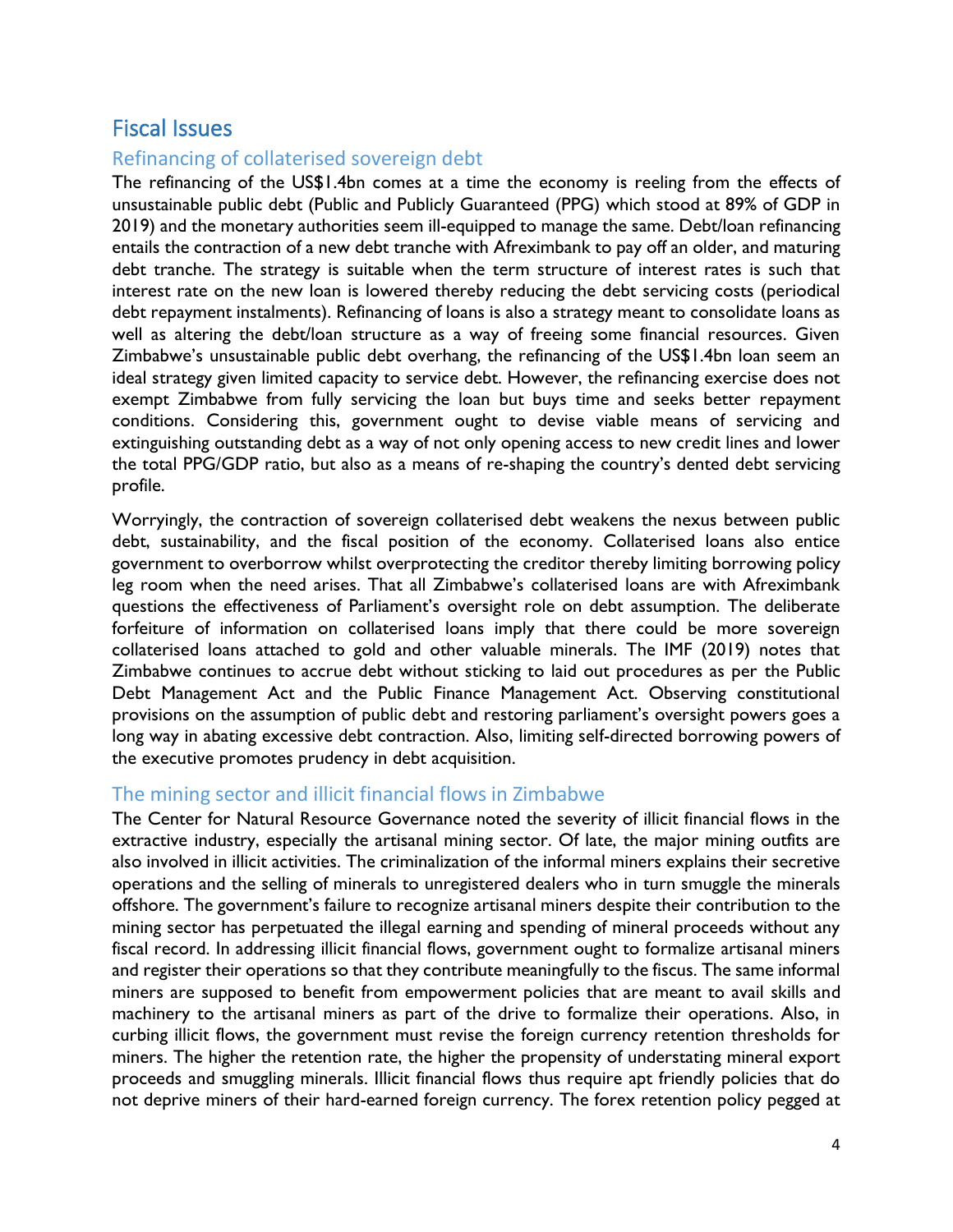40% contradicts the on-going Ease of Doing Business reforms as well as the legal provisions protecting private property. Another policy initiative relates to the adoption a cadastre system meant to address the opacity of mining operations. This has remained a policy initiative in the pipeline for long and require urgency in its operationalization.

#### <span id="page-5-0"></span>Monetary Issues

#### <span id="page-5-1"></span>Banks are making money, Depositors must be paid interest

According to Bankers Association of Zimbabwe, the banking sector in Zimbabwe is composed of the Commercial banks, Building Societies, and the Savings Bank. In total there are 19 operating banks as of October 2019. The Banking sector is governed under the Banking Act and falls under the direct supervision of the Reserve Bank of Zimbabwe. The recent synopsis has noted that the sector is making more money, to an extent of exceeding what it did during the peak of the economy in 2014 and making returns higher than their regional counterparts. Going back in 2019, Zimbabwean banks performed exceptionally well with return on equity at 33, 02 percent, which was higher than most of the countries in the world. According to the 2021 Monetary Policy Statement (MPS), banks made \$34, 2 billion (US\$414 million at the 2020 year-end official exchange rate of 82) in profits for the full year to December 2020 and has been one of Africa's top performers. Despite such a commendable performance of the sector, the claims by Bankers Association of Zimbabwe president, Ralph Watungwa, indicates that the local banks are not making money. This is in contrary to the recent Monetary Policy Statement.

The sterling financial performance of the banking sector is driven by non-interest income mainly comprised other non-interest income (translation gains on foreign currency denominated assets, revaluation gains from investment properties) as well as fees and commissions. Furtherance to that, the Zimbabwe banking sector has been accused of overcharging by both local and international customers in a way compensating their inefficiencies that by overcharging consumers.

It is therefore strongly recommended that the RBZ should closely monitor the banks activities, to provide interest on deposits. The banking public is being short-changed by the banks, with no interest on their deposits. In turn the banks loans out such money and make huge returns and no cost. The banking sector is not sweating their assets and in turn short-changing the general banking public. The RBZ should regulate the exorbitant charges by the banks.

#### <span id="page-5-2"></span>Tobacco farmers to get 60 percent of earnings in forex

As we are approaching the harvest season, the government has announced the foreign currency retention for the Tobacco farmers. It has been announced that farmers will retain 60 percent of their earnings in foreign currency this year, while the remainder will be liquidated at the prevailing exchange rate. This has also been the case with the cotton farmers. Although the government has settled at this rate, the farmers groups has requested to retain around 70% to 80% in foreign currency. This request was necessitated with increased input prices and widened gap between the official exchange rate and the black-market rate. Farmers are ripped of the value of their money, especially when they liquidate their hard-earned foreign currency at the official exchange rate of 1:83. Input suppliers, on the other hand use the black-market rate of 1:130, leaving farmers disadvantaged. They are robbed of about 30% of their value, through the black-market rate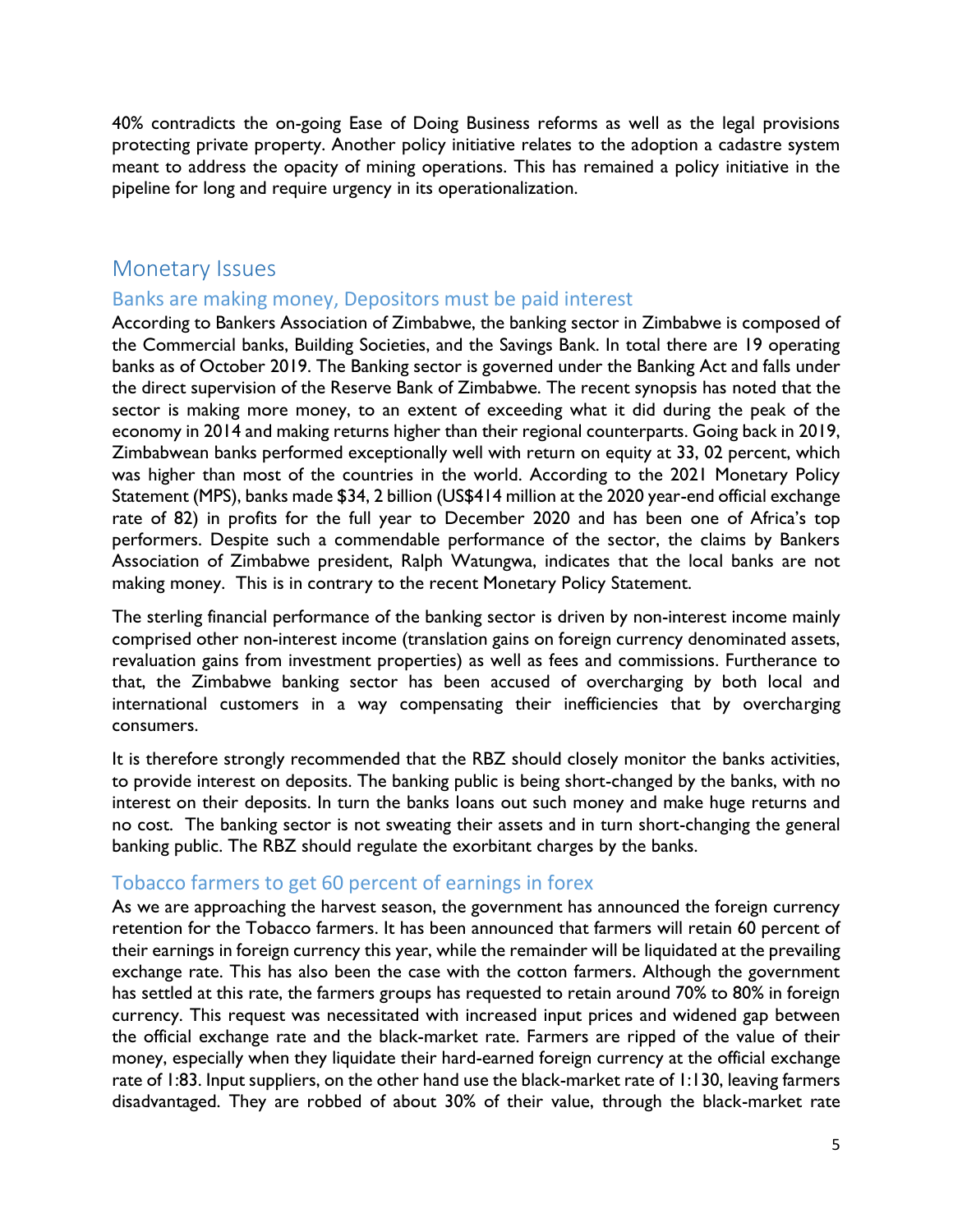whenever they make their purchases. That money is huge, in terms of the opportunity cost on the farmer.

Given the cost structure of the farmers, it is therefore strongly recommended that the government should reconsider its position and increase the foreign currency retention of the tobacco farmers. Most if not all service providers now require hard currency and therefore the great need for hard currency to the farmers. The government should motivate the farmers, so that next season, they will go back into the farms. Farmers need support, especially in the midst of the Covid-19 pandemic, they need a boost in their livelihood options and as such, an increase in the foreign currency retention will help in a great deal.

#### <span id="page-6-0"></span>Auction rate is the real market rate

The government of Zimbabwe, through the Reserve bank of Zimbabwe (RBZ) introduced the auction rate on the  $23^{rd}$  of June 2020. This was in response to persisted unstable exchange rate, influenced by the parallel market arbitrage tendencies. The instability in the exchange rate had been singled out as the major source of skyrocketing prices in the economy, bringing inflation to the second largest in the world after Venezuela. For a while now, the official exchange rate is averaging 1: 83, while the parallel market rate is trading between ZWL\$110 to ZWL\$ 130. Despite the stability in the exchange rate, prices have started to go up in the past two months, with fuel increasing In US dollars, the new price of Diesel 50 is US\$1,27 from US\$1,21 while petrol is now pegged at US\$1,26 from \$1,23.

The prices of most of the goods are following the trends in the black market, with some companies pegging their prices following the black-market rates, despite accessing the foreign currency on the cheaper official auction. This has called many people to have questions on the reliability of the official exchange rate. Despite, the monetary authorities, insisting that the auction rate depicts the correct market trends contrary to the contrived perception that the parallel market signifies the "real exchange rate".

It is against this back drop that, the RBZ is strongly recommended to liberalize the foreign exchange market. The issue of having the RBZ as the sole supplier of foreign currency to the market is not sustainable. The foreign currency supplied by the RBZ is not enough to meet all the forex requirements in the economy, hence some of the economic agents resort to the black market where there are "no rules" to buy the hard currency. After the national vaccination programme, the economy is going to open up, and there will be more demand of foreign currency, and this is likely to push further the black-market exchange rate, creating a huge gap between the official and the black-market rate.

## <span id="page-6-1"></span>Policy and Regulatory Issues

#### <span id="page-6-2"></span>Without a formalised ASM sector, gold leakages will continue

The Daily news reported that the Minister of Mines shared that government is in the pro cess of amending the Gold Trading Act, Mines and Minerals Act and the Precious Stone Act to curb gold leakages in the country<sup>1</sup>. The smuggling is resulting in government failing to provide adequate social services to citizens of the country. The two major drivers of smuggling are higher prices

<sup>1</sup> https://dailynews.co.zw/zimbabwe-to-address-gold-leakages/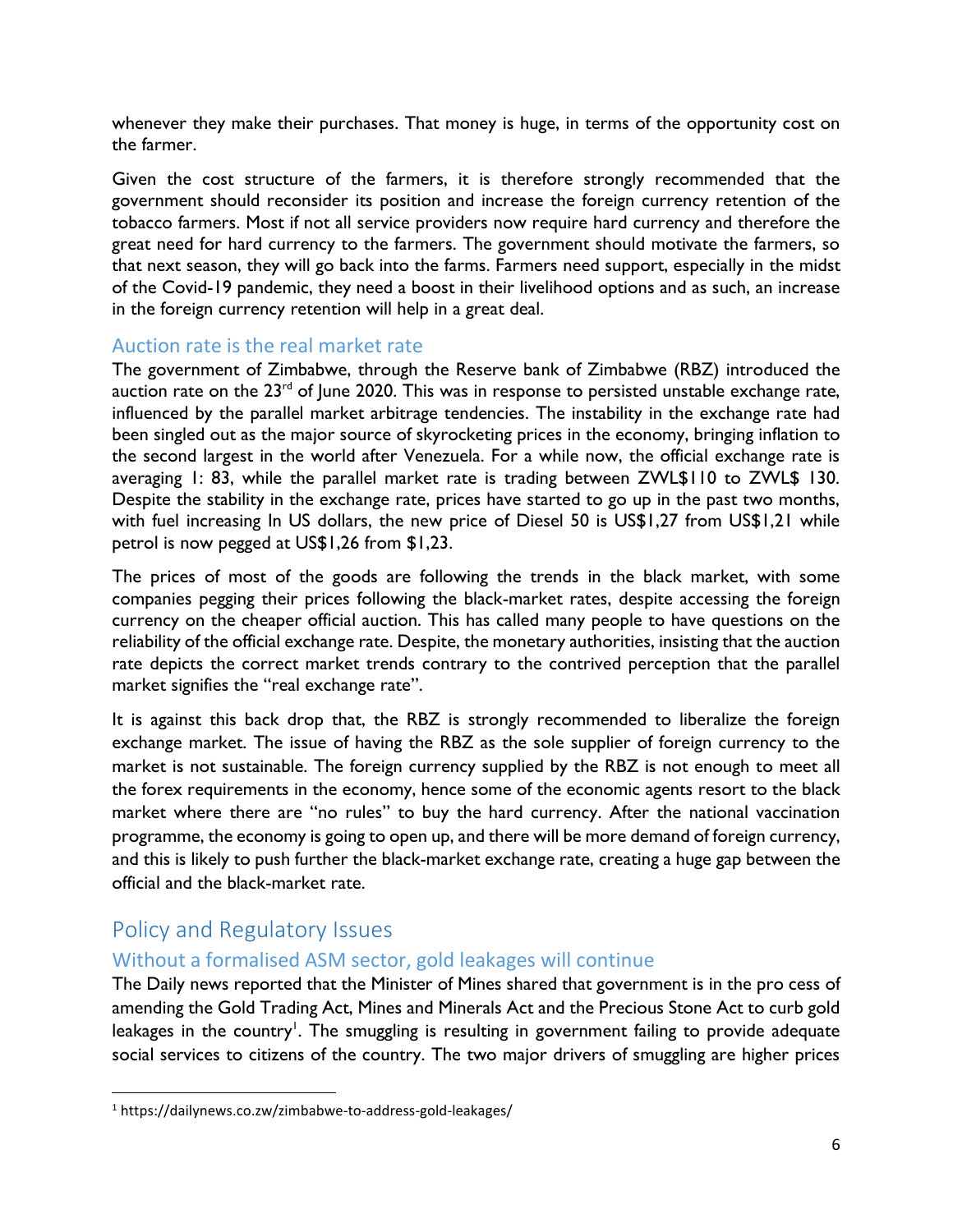paid by South Africa and Dubai buyers per gram of gold. In foreign markets, the payment is instantly made in foreign currency as opposed to the retention rate in Zimbabwe where part is made in local currency and part is in USD. We also note that since the Artisanal and Scale Gold Miners (ASGMs) are informal, they do not sell their gold to the government buyers. Because of their informality, the gold from the ASGMs is not traceable and therefore linked to smuggling by politically well-connected syndicates. Given the Henrietta Rushwaya's alleged gold smuggling case, one wonders how many times she managed to smuggle without being caught and how many other syndicates are smuggling without being caught. While it is important to amend the Gold Trading Act, the Precious Stone Act and the Mines and Minerals Act, we recommend that the government's immediate concern should be formalising the ASM sector. This should be followed by matching the international gold prices with local prices. Parliament should also conduct an inquiry to understand how gold is smuggled from Zimbabwe, the actors involved and how they are escaping the arms of the law.

#### <span id="page-7-0"></span>Corruption by political elites intolerable

The NewsDay reported that the Minister of Lands and Agriculture ordered the Joint Operations Command to investigate the theft of maize from the fields of Masvingo Development  $\text{Trust}^2$ . The Trust is being supported by Tongatt Hullets to grow 700 hectares of sorghum and 1500 hectares of maize. Interestingly, the article reported that last year it is alleged that ZANU PF Provincial leadership misappropriated about 1 446 tonnes of maize. The disappearance of the maize indicates that there is a tendency by the politically connected in committing acts of corruption without any fear of being held accountable. The fact that the police has not acted on this case signifies how the politically connected could be abusing the system for their benefit. The case adds to the various corruption cases by high ranking ZANU PF officials such as Prisca Mupfumira, July Moyo, Obediah Moyo, among others. We therefore recommend that there is a need for the Special Anti-Corruption Unit, the Zimbabwe Republic Police and the Zimbabwe Anti-Corruption Commission to immediately act on this case. Failure to do so may spoil the public partnership agreement between the Trust and Tongatt Huellets. It would also send signals to would be offenders that ZANU PF are immune from prosecution on corruption. On the whole, it also questions the seriousness of the Second Republic in fighting corruption.

#### <span id="page-7-1"></span>Stakeholder Engagement is key for social mining licence

263chat reported that Unki Mine scored very low on stakeholder engagement and disclosure of payments to politicians and government in the Initial Certification Audit of the Initiative of the Responsible Mining Assurance. It is the first mining company in Africa to publicly commit to be independently audited against the Initiative for Responsible Mining Assurance<sup>3</sup>'s (IRMA). According to the assessment, Unki scored 75%, a score that means that the company has met the set requirements for the four principal (Business Integrity, Planning for Positive Legacies, Social Responsibility and Environmental Responsibility) and 40 critical requirements areas of the IRMA Standard. Despite scoring a high score, critical areas that the company still needs to address include the disclosure of payments to politicians or political parties, royalties to government and stakeholder engagement. The lack of transparency on payments to politicians may mean that the

<sup>2</sup> https://www.newsday.co.zw/2021/03/minister-orders-joc-to-probe-maize-theft/

<sup>&</sup>lt;sup>3</sup>The IRMA is a social and environmental standard for responsible mining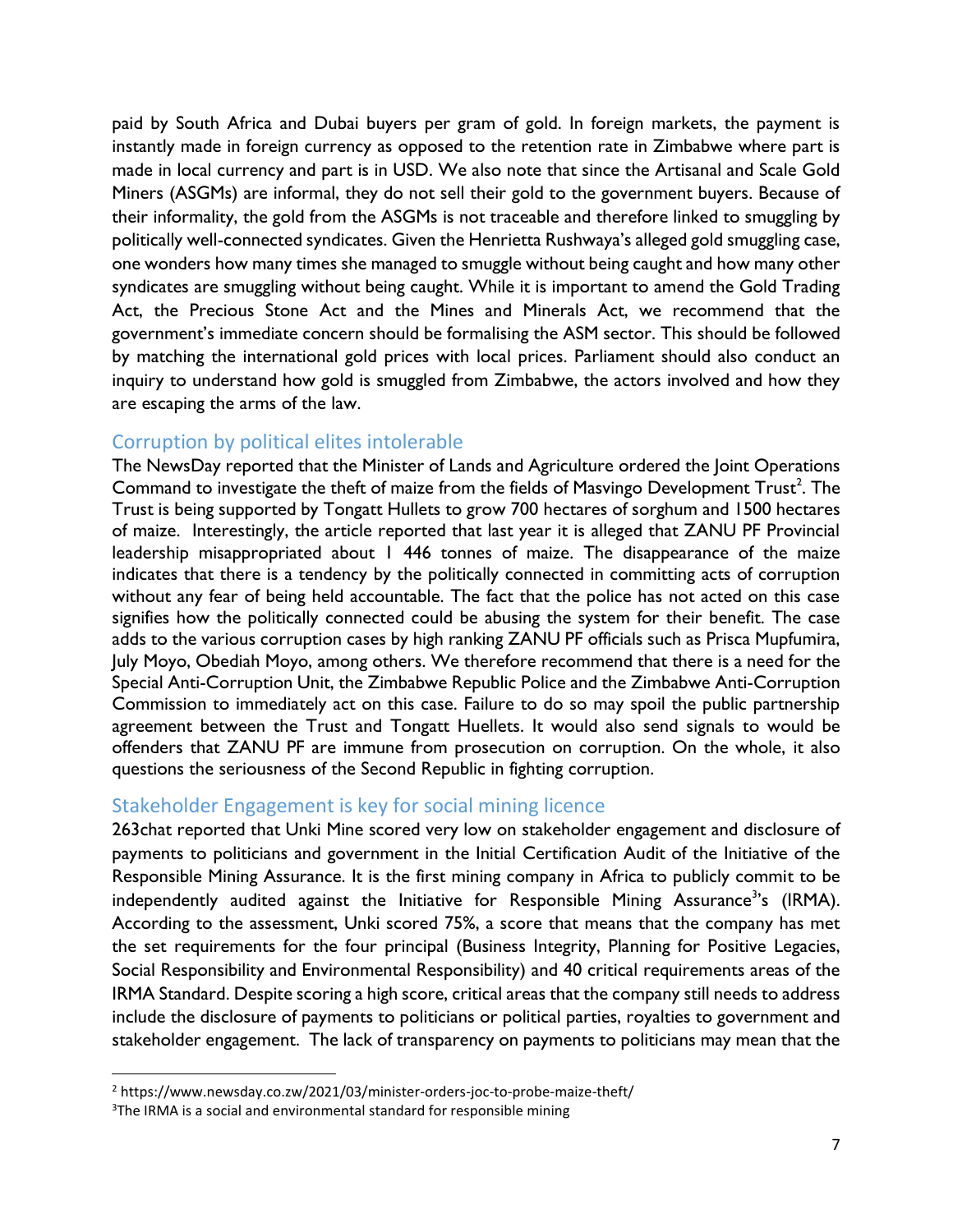money is diverted from meaningful community projects to political processes that benefit well connected individuals at the expense of the host mining communities. If such information is made available, communities may use it to effectively negotiate for programs that are inclusive and address the situation of marginalised groups. We therefore recommend that there is a need for the company to disclose the amounts that it is paying to politicians for their campaigns. The disclosure of such payments can be a spring board for transparent and effective stakeholder engagement.

#### <span id="page-8-0"></span>Industry requires a holistic approach to macroeconomic stability

The Business weekly reported that the manufacturing industry is targeting a capacity utilisation of 61% by end of 2021<sup>4</sup>. Although COVID 19 is cited as the major constraint to production, the article alludes that the major driver of industrial growth is exchange rate stability. The article argues that access to foreign currency by importers has improved price stability and availability of raw materials. While it is a fact that the exchange rate has stabilised, domestic consumers are still facing high prices as inflation continues rising. We observe that fuel which is a major component in production is rising in USD terms almost on a weekly basis. Under such circumstances, the producers will simply pass on the cost to consumers. This in turn increases the cost of the consumer basket. We also observe that there are also other factors that are very important in the production equation. These factors include power availability and policy consistency. Given that the country is relying on imported power, the cost of the high-power is passed onto the consumers. We therefore recommend that for industry to achieve its projected growth, there is a need for a macroeconomic policy stability. This will require a wholistic approach in addressing inflation, exchange, power availability and the general policy environment.

#### <span id="page-8-1"></span>Political Issues

#### <span id="page-8-2"></span>Pot of Gold for ZANU PF, MDC

The Political Parties Finance Act seeks to ensure that there is equal access to resources for political participation in the country through according political parties' resources to finance their activities. Ideally, the initiative is welcome in any multi-party democracy where the funding of political parties would save them from bankruptcy and be able to exercise their political rights and freedoms freely<sup>5</sup>. The initiative is good as it allows for campaigning and participation by all political parties in lieu of one political party in government having unfair economic advantage over others.

However, a closer inspection of the Political Parties and Finance Act shows an inclination towards the ruling party (ZANU PF) which habitually has more votes and seats in parliament than other political parties. ZANU PF remains the major beneficiary to the funding of political parties which is disbursed by the treasury. It is noteworthy that political parties in the country are prohibited

<sup>4</sup> https://www.ebusinessweekly.co.zw/industry-output-jumps-to-47-percent-czi-says-capacity-to-rise-to-61 percent-calls-for-measures-to-sustain-stability/

<sup>5</sup> Hatchard, J. 2009. "Funding Political Parties: The Political Parties (Finance) Act, 1992 (Zimbabwe)." *Journal of African Law*, 37(1), 101-103. doi:10.1017/S0021855300011177